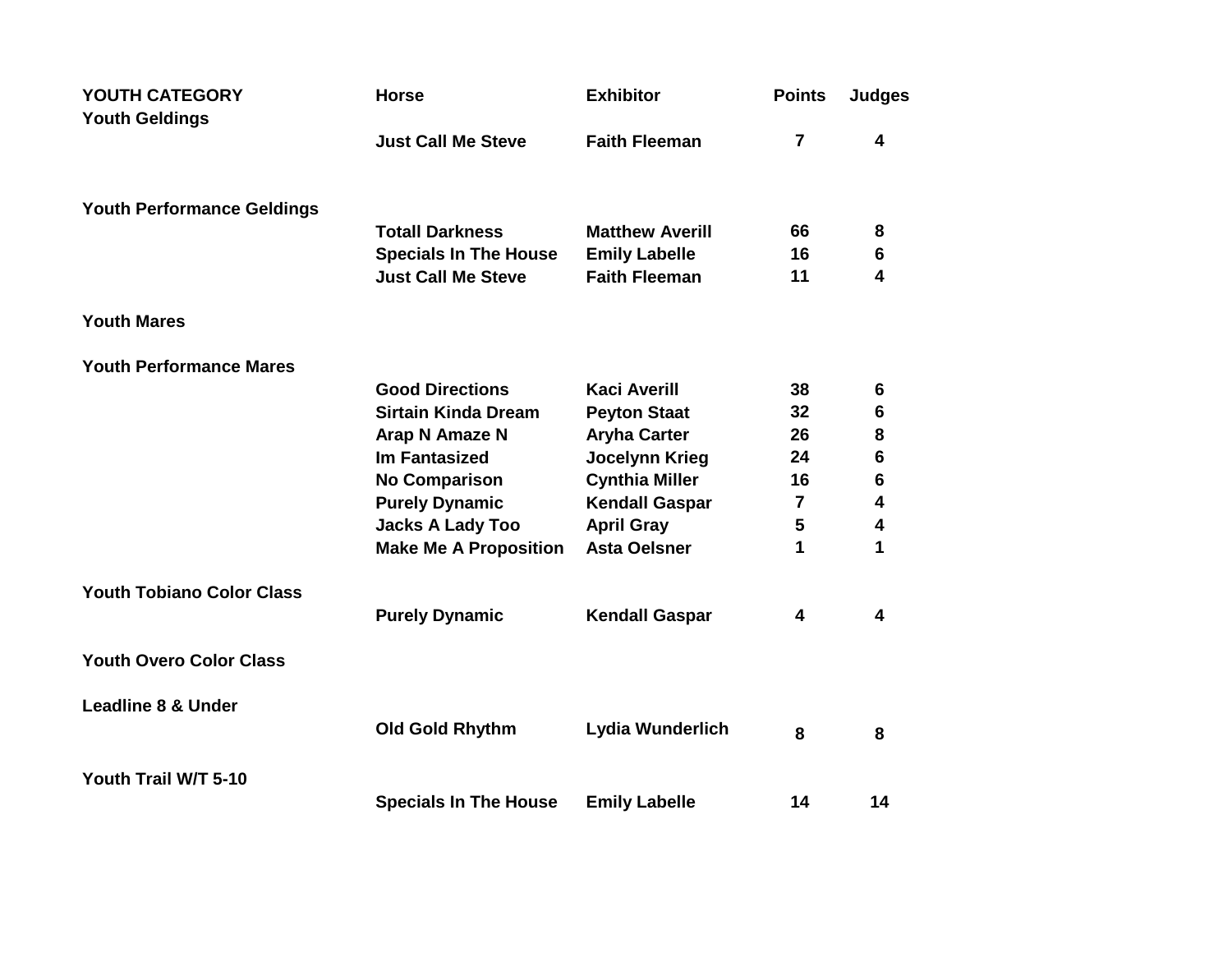| Youth Horsemanship W/T 5-10        |                              |                      |                         |                         |
|------------------------------------|------------------------------|----------------------|-------------------------|-------------------------|
|                                    | <b>Specials In The House</b> | <b>Emily Labelle</b> | 18                      | 14                      |
|                                    | <b>Zippos Magic Image</b>    | <b>Autumn Kerner</b> | $\overline{\mathbf{4}}$ | $\overline{\mathbf{4}}$ |
| Youth Western Pleasure W/T 5-10    |                              |                      |                         |                         |
|                                    | <b>Specials In The House</b> | <b>Emily Labelle</b> | 28                      | 14                      |
|                                    | <b>Zippos Magic Image</b>    | <b>Autumn Kerner</b> | 8                       | 8                       |
| Youth Showmanship W/T 5-10         |                              |                      |                         |                         |
|                                    | <b>Specials In The House</b> | <b>Emily Labelle</b> | 20                      | 14                      |
|                                    | <b>Zippos Magic Image</b>    | <b>Autumn Kerner</b> | 10                      | 8                       |
| Youth Hunt Seat Eq. W/T 5-10       |                              |                      |                         |                         |
|                                    | <b>Zippos Magic Image</b>    | <b>Autumn Kerner</b> | 8                       | 8                       |
| Youth Hunter Under Saddle W/T 5-10 |                              |                      |                         |                         |
|                                    | <b>Zippos Magic Image</b>    | <b>Autumn Kerner</b> | 8                       | 8                       |
| Youth Trail W/T 11-18              |                              |                      |                         |                         |
|                                    | <b>Make Me A Proposition</b> | <b>Asta Oelsner</b>  | 46                      | 8                       |
|                                    | <b>Fashionably Famous</b>    | <b>Gema Chababi</b>  | 30                      | 8                       |
|                                    | <b>Just Call Me Steve</b>    | <b>Faith Fleeman</b> | 14                      | 10                      |
| Youth Horsemanship W/T 11-18       |                              |                      |                         |                         |
|                                    | <b>Make Me A Proposition</b> | <b>Asta Oelsner</b>  | 52                      | 8                       |
|                                    | <b>Just Call Me Steve</b>    | <b>Faith Fleeman</b> | 41                      | 14                      |
|                                    | <b>Fashionably Famous</b>    | <b>Gema Chababi</b>  | 30                      | 8                       |
|                                    | <b>Good Directions</b>       | <b>Kaci Averill</b>  | 25                      | 8                       |
| Youth Western Pleasure W/T 11-18   |                              |                      |                         |                         |
|                                    | <b>Good Directions</b>       | <b>Kaci Averill</b>  | 30                      | 8                       |
|                                    | <b>Fashionably Famous</b>    | <b>Gema Chababi</b>  | 28                      | 8                       |
|                                    | <b>Just Call Me Steve</b>    | <b>Faith Fleeman</b> | 26                      | 14                      |
|                                    | <b>Make Me A Proposition</b> | <b>Asta Oelsner</b>  | 24                      | 4                       |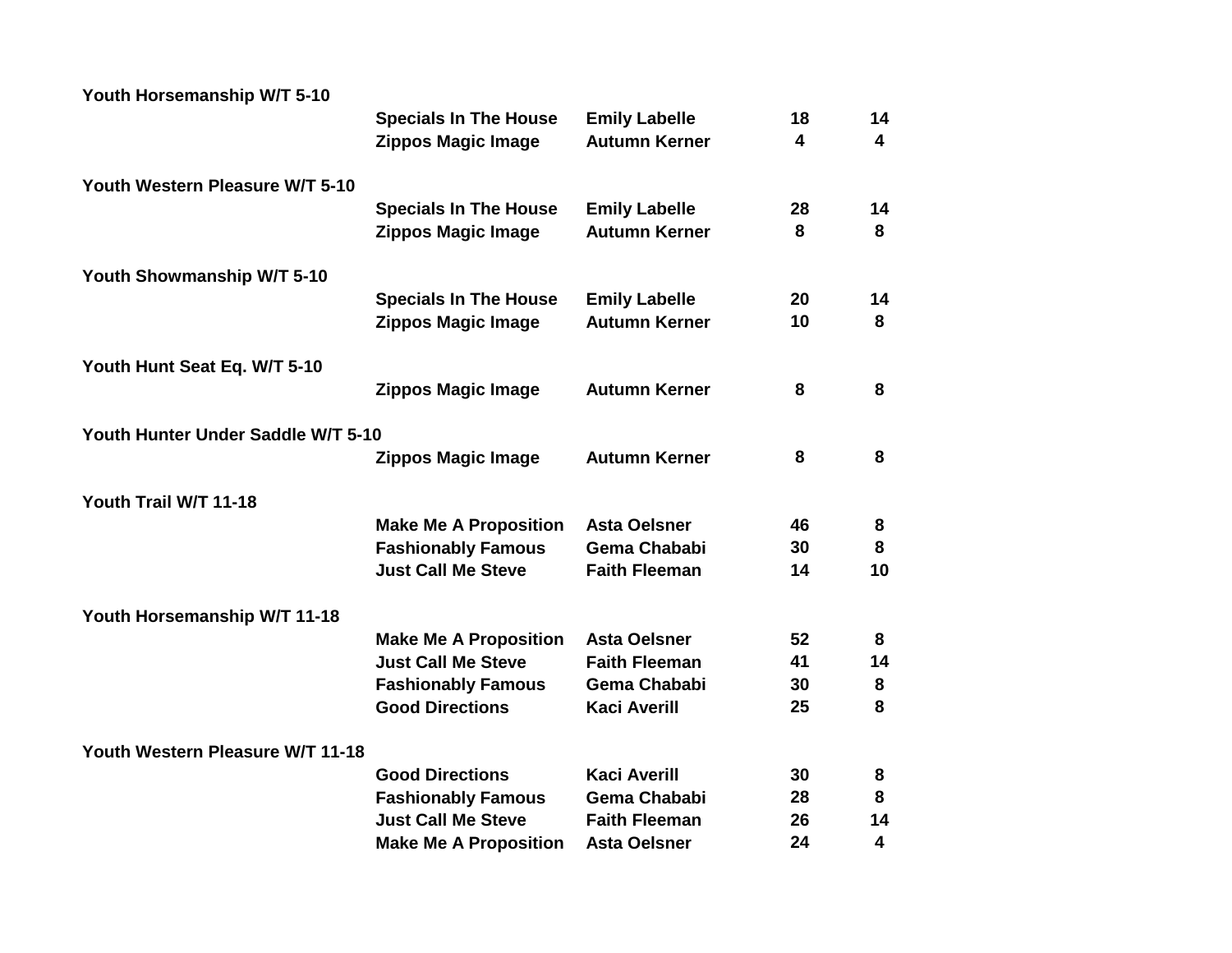| Youth Showmanship W/T 11-18         |                              |                          |                |                         |
|-------------------------------------|------------------------------|--------------------------|----------------|-------------------------|
|                                     | <b>Good Directions</b>       | <b>Kaci Averill</b>      | 62             | 8                       |
|                                     | <b>Make Me A Proposition</b> | <b>Asta Oelsner</b>      | 32             | 8                       |
|                                     | <b>Just Call Me Steve</b>    | <b>Faith Fleeman</b>     | 17             | 14                      |
|                                     | <b>Fashionably Famous</b>    | <b>Gema Chababi</b>      | 13             | 8                       |
| Youth Hunt Seat Eq. W/T 11-18       |                              |                          |                |                         |
|                                     | <b>Make Me A Proposition</b> | <b>Asta Oelsner</b>      | 12             | 8                       |
|                                     | <b>Fashionably Famous</b>    | <b>Gema Chababi</b>      | 4              | 8                       |
| Youth Hunter Under Saddle W/T 11-18 |                              |                          |                |                         |
|                                     | <b>Make Me A Proposition</b> | <b>Asta Oelsner</b>      | 32             | 8                       |
|                                     | <b>Fashionably Famous</b>    | <b>Gema Chababi</b>      | 8              | $\overline{\mathbf{4}}$ |
| <b>Novice Youth Trail</b>           |                              |                          |                |                         |
|                                     | <b>No Comparison</b>         | <b>Cynthia Miller</b>    | 49             | 12                      |
|                                     | <b>Purely Dynamic</b>        | <b>Kendall Gaspar</b>    | 46             | 8                       |
|                                     | <b>GD Flaming Fox</b>        | <b>Audrey May</b>        | 34             | 10                      |
|                                     | <b>Arap N Amaze N</b>        | <b>Aryha Carter</b>      | 22             | 10                      |
|                                     | <b>Im Fantasized</b>         | Jocelynn Krieg           | 8              | $\overline{\mathbf{4}}$ |
| <b>Novice Youth Horsemanship</b>    |                              |                          |                |                         |
|                                     | <b>Rhythm Of Tats Heart</b>  | <b>Ashley McLaughlin</b> | 53             | 7                       |
|                                     | Arap N Amaze N               | <b>Aryha Carter</b>      | 36             | 9                       |
|                                     | <b>Im Fantasized</b>         | <b>Jocelynn Krieg</b>    | 34             | 4                       |
|                                     | <b>No Comparison</b>         | <b>Cynthia Miller</b>    | 33             | $\boldsymbol{9}$        |
|                                     | <b>Jacks A Lady Too</b>      | <b>April Gray</b>        | 14             | 6                       |
|                                     | <b>GD Flaming Fox</b>        | <b>Audrey May</b>        | 7              | $\boldsymbol{6}$        |
|                                     | <b>Totall Darkness</b>       | <b>Matthew Averill</b>   | $\overline{2}$ | $\overline{2}$          |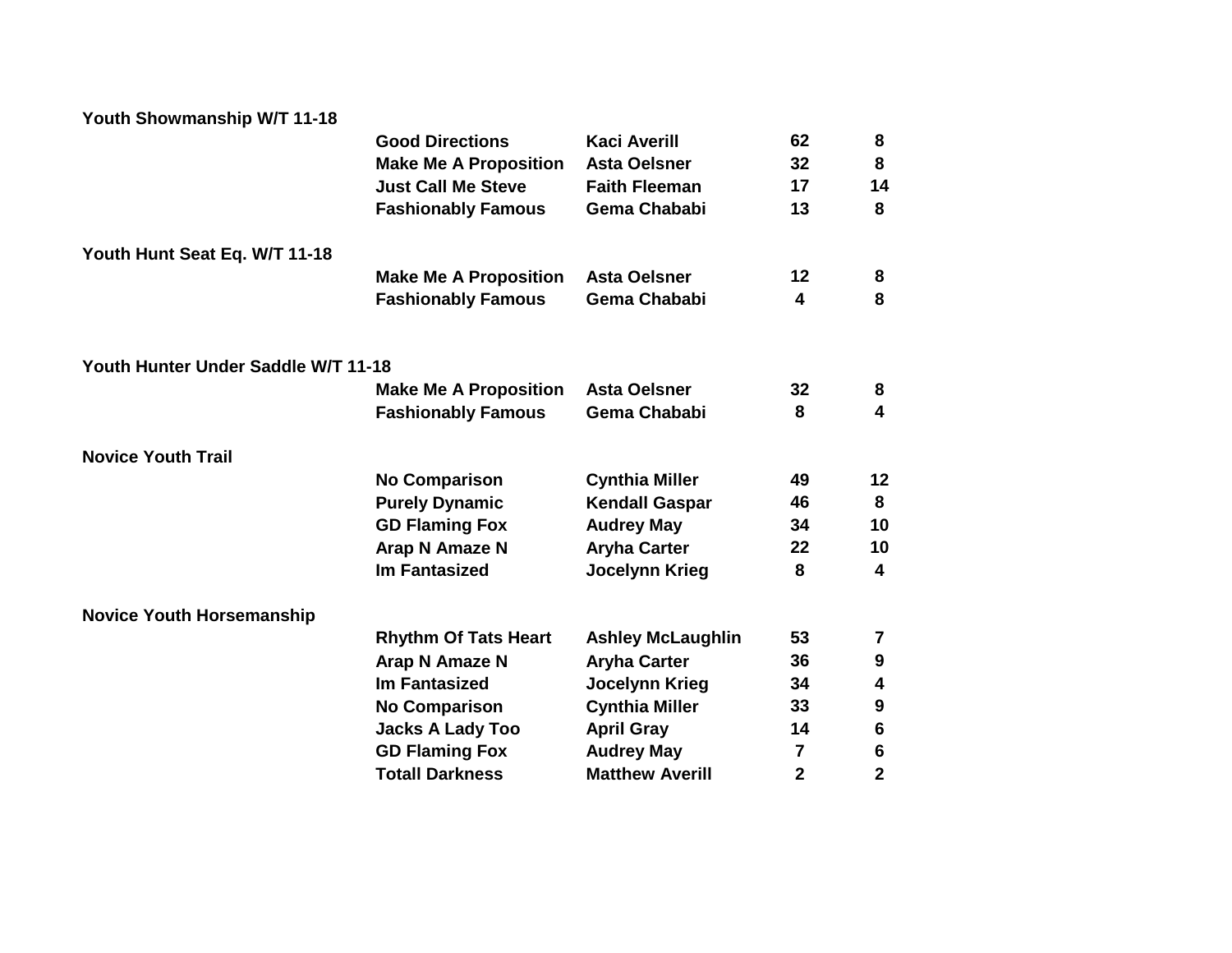| <b>Novice Youth Western Pleasure</b>    |                             |                          |                         |                         |
|-----------------------------------------|-----------------------------|--------------------------|-------------------------|-------------------------|
|                                         | <b>Im Fantasized</b>        | <b>Jocelynn Krieg</b>    | 66                      | 8                       |
|                                         | Arap N Amaze N              | <b>Aryha Carter</b>      | 28                      | ${\bf 8}$               |
|                                         | <b>No Comparison</b>        | <b>Cynthia Miller</b>    | 22                      | $\overline{7}$          |
|                                         | <b>Jacks A Lady Too</b>     | <b>April Gray</b>        | 20                      | $\pmb{8}$               |
|                                         | <b>Rhythm Of Tats Heart</b> | <b>Ashley McLaughlin</b> | 9                       | $\mathbf{2}$            |
|                                         | <b>GD Flaming Fox</b>       | <b>Audrey May</b>        | 8                       | $6\phantom{1}6$         |
| <b>Novice Youth Showmanship</b>         |                             |                          |                         |                         |
|                                         | <b>No Comparison</b>        | <b>Cynthia Miller</b>    | 70                      | 11                      |
|                                         | <b>Arap N Amaze N</b>       | <b>Aryha Carter</b>      | 53                      | 10                      |
|                                         | <b>Rhythm Of Tats Heart</b> | <b>Ashley McLaughlin</b> | 30                      | 4                       |
|                                         | <b>Totall Darkness</b>      | <b>Matthew Averill</b>   | 28                      | $\mathbf{3}$            |
|                                         | <b>Jacks A Lady Too</b>     | <b>April Gray</b>        | 17                      | $\bf 6$                 |
|                                         | <b>GD Flaming Fox</b>       | <b>Audrey May</b>        | 16                      | $\bf 6$                 |
|                                         | <b>Purely Dynamic</b>       | <b>Kendall Gaspar</b>    | 8                       | $\mathbf 3$             |
|                                         | <b>Im Fantasized</b>        | <b>Jocelynn Krieg</b>    | 6                       | 1                       |
| <b>Novice Youth Hunt Seat Eq</b>        |                             |                          |                         |                         |
|                                         | <b>No Comparison</b>        | <b>Cynthia Miller</b>    | 35                      | 10                      |
|                                         | <b>Im Fantasized</b>        | <b>Jocelynn Krieg</b>    | 28                      | $\overline{\mathbf{z}}$ |
|                                         | Arap N Amaze N              | <b>Aryha Carter</b>      | 23                      | $\overline{7}$          |
|                                         | <b>Jacks A Lady Too</b>     | <b>April Gray</b>        | 18                      | $\bf 6$                 |
|                                         | <b>GD Flaming Fox</b>       | <b>Audrey May</b>        | 16                      | $6\phantom{1}$          |
|                                         | <b>Totall Darkness</b>      | <b>Matthew Averill</b>   | 8                       | $\overline{\mathbf{3}}$ |
| <b>Novice Youth Hunter Under Saddle</b> |                             |                          |                         |                         |
|                                         | <b>No Comparison</b>        | <b>Cynthia Miller</b>    | 59                      | 12                      |
|                                         | <b>Arap N Amaze N</b>       | <b>Aryha Carter</b>      | 36                      | 8                       |
|                                         | <b>GD Flaming Fox</b>       | <b>Audrey May</b>        | 20                      | $\boldsymbol{9}$        |
|                                         | <b>Totall Darkness</b>      | <b>Matthew Averill</b>   | 17                      | $\overline{7}$          |
|                                         | <b>Jacks A Lady Too</b>     | <b>April Gray</b>        | 13                      | ${\bf 8}$               |
|                                         | <b>Im Fantasized</b>        | <b>Jocelynn Krieg</b>    | $\overline{\mathbf{4}}$ | 3                       |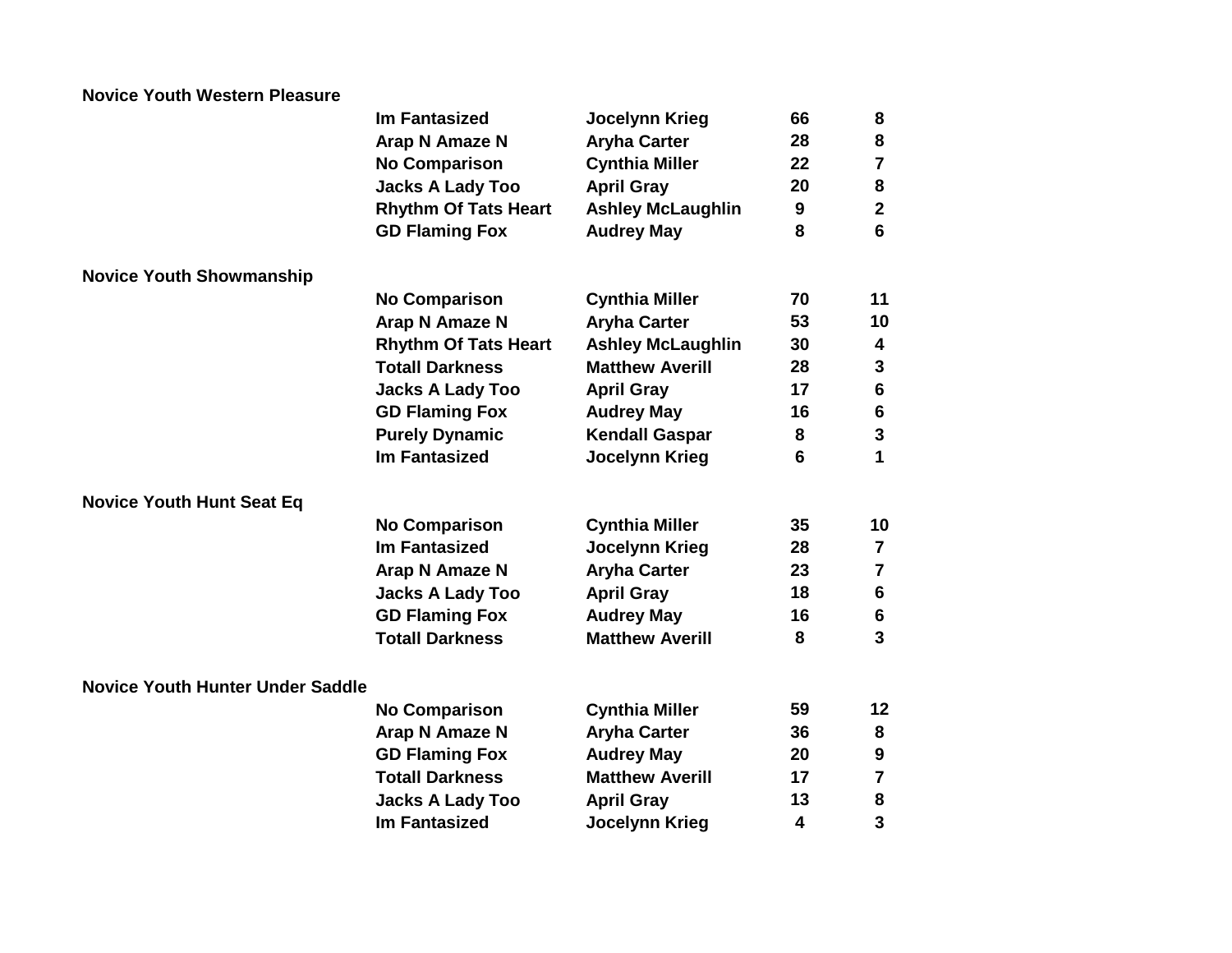## **Novice Youth Western Riding**

## **Youth 13& Under Trail**

|                                   | <b>Im Fantasized</b>        | <b>Jocelynn Krieg</b>    | 62             | 8  |
|-----------------------------------|-----------------------------|--------------------------|----------------|----|
|                                   | <b>GD Flaming Fox</b>       | <b>Audrey May</b>        | 38             | 14 |
|                                   | <b>Purely Dynamic</b>       | <b>Kendall Gaspar</b>    | 33             | 11 |
|                                   | Arap N Amaze N              | <b>Aryha Carter</b>      | 22             | 8  |
| Youth 18 & Under Trail            |                             |                          |                |    |
|                                   | <b>Rhythm Of Tats Heart</b> | <b>Ashley McLaughlin</b> | 46             | 8  |
|                                   | <b>Sirtain Kinda Dream</b>  | <b>Peyton Staat</b>      | 5              | 4  |
| Youth 13& Under Horsemanship      |                             |                          |                |    |
|                                   | <b>Im Fantasized</b>        | <b>Jocelynn Krieg</b>    | 60             | 8  |
|                                   | Arap N Amaze N              | <b>Aryha Carter</b>      | 33             | 10 |
|                                   | <b>Purely Dynamic</b>       | <b>Kendall Gaspar</b>    | 30             | 10 |
|                                   | <b>Jacks A Lady Too</b>     | <b>April Gray</b>        | 8              | 6  |
|                                   | <b>GD Flaming Fox</b>       | <b>Audrey May</b>        | 6              | 5  |
| Youth 18 & Under Horsemanship     |                             |                          |                |    |
|                                   | <b>Sirtain Kinda Dream</b>  | <b>Peyton Staat</b>      | 37             | 8  |
| Youth 13 & Under Western Pleasure |                             |                          |                |    |
|                                   | Im Fantasized               | Jocelynn Krieg           | 60             | 8  |
|                                   | Arap N Amaze N              | <b>Aryha Carter</b>      | 38             | 14 |
|                                   | <b>Jacks A Lady Too</b>     | <b>April Gray</b>        | 36             | 11 |
|                                   | <b>Purely Dynamic</b>       | <b>Kendall Gaspar</b>    | 26             | 11 |
|                                   | <b>GD Flaming Fox</b>       | <b>Audrey May</b>        | $\overline{7}$ | 6  |
| Youth 18 & Under Western Pleasure |                             |                          |                |    |
|                                   | <b>Sirtain Kinda Dream</b>  | <b>Peyton Staat</b>      | 26             | 7  |